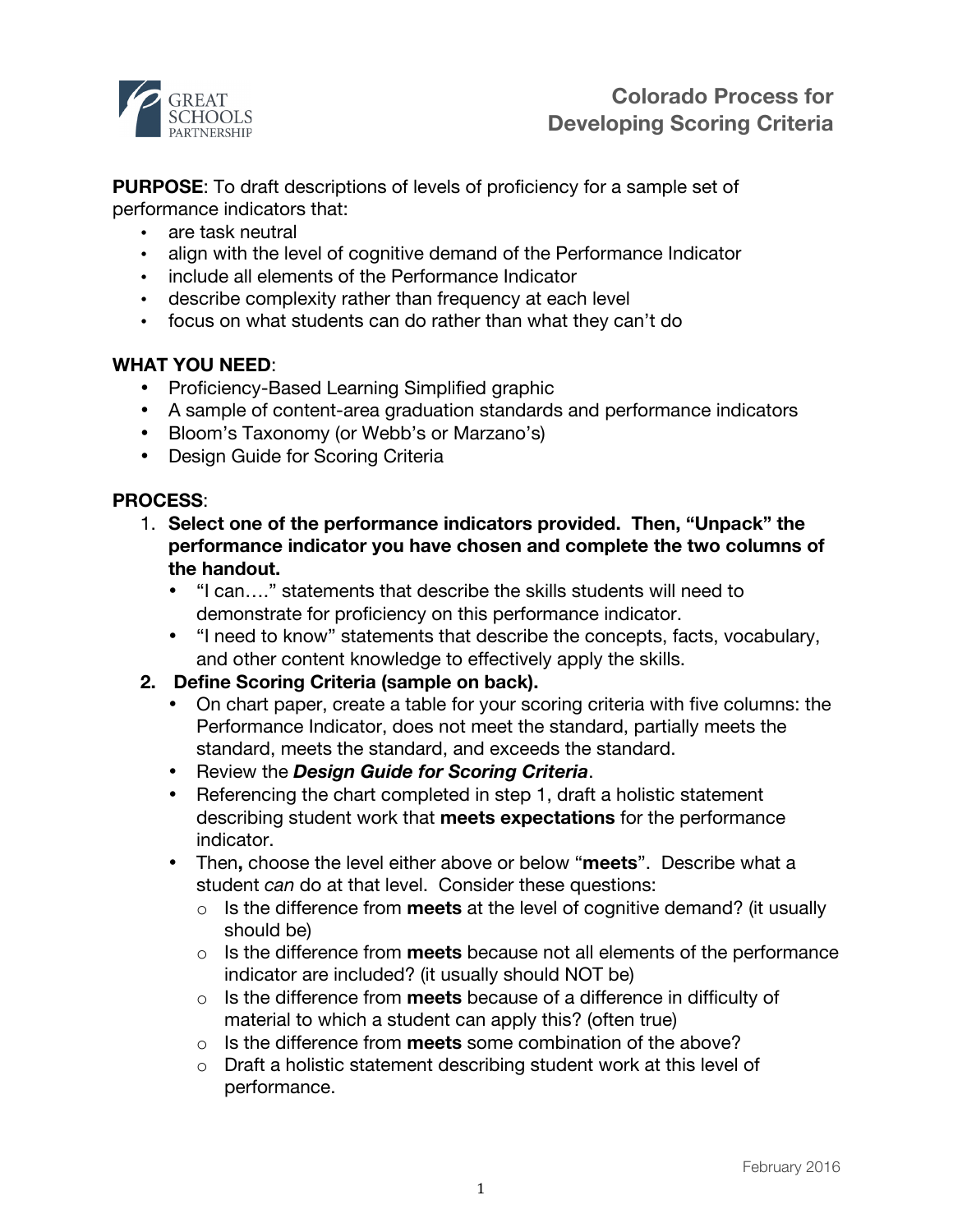

• Repeat this process to complete all four levels.

## **3. Debrief the process.**

What worked well? What was challenging? What are we learning that we can apply as we continue this work?

# **Scoring Criteria Sample**

| <b>Performance Indicator</b>                                                                                                                                                                                                                                                     | <b>Does Not</b><br>Meet the<br><b>Standard</b>                             | <b>Partially</b><br><b>Meets the</b><br><b>Standard</b>                                                   | <b>Meets the</b><br><b>Standard</b>                                                                            | <b>Exceeds the</b><br><b>Standard</b>                                                                                                          |
|----------------------------------------------------------------------------------------------------------------------------------------------------------------------------------------------------------------------------------------------------------------------------------|----------------------------------------------------------------------------|-----------------------------------------------------------------------------------------------------------|----------------------------------------------------------------------------------------------------------------|------------------------------------------------------------------------------------------------------------------------------------------------|
| c. Determine or clarify the<br>meaning of words and<br>phrases as they are<br>used in the text.<br>including figurative,<br>connotative, and<br>technical meanings;<br>analyze the impact of<br>specific word and<br>phrase choices on<br>meaning and tone (4,<br>Language 4,5). | I can<br>determine the<br>meanings of<br>unfamiliar<br>words in a<br>text. | I can identify<br>key words and<br>phrases in a<br>text that<br>contribute to<br>its meaning<br>and tone. | I can analyze<br>the impact of<br>word and<br>phrase choices<br>on the<br>meaning<br>and/or tone in<br>a text. | I can analyze<br>how the author's<br>word choices<br>affect his or her<br>meaning and/or<br>tone in texts that<br>are above my<br>grade level. |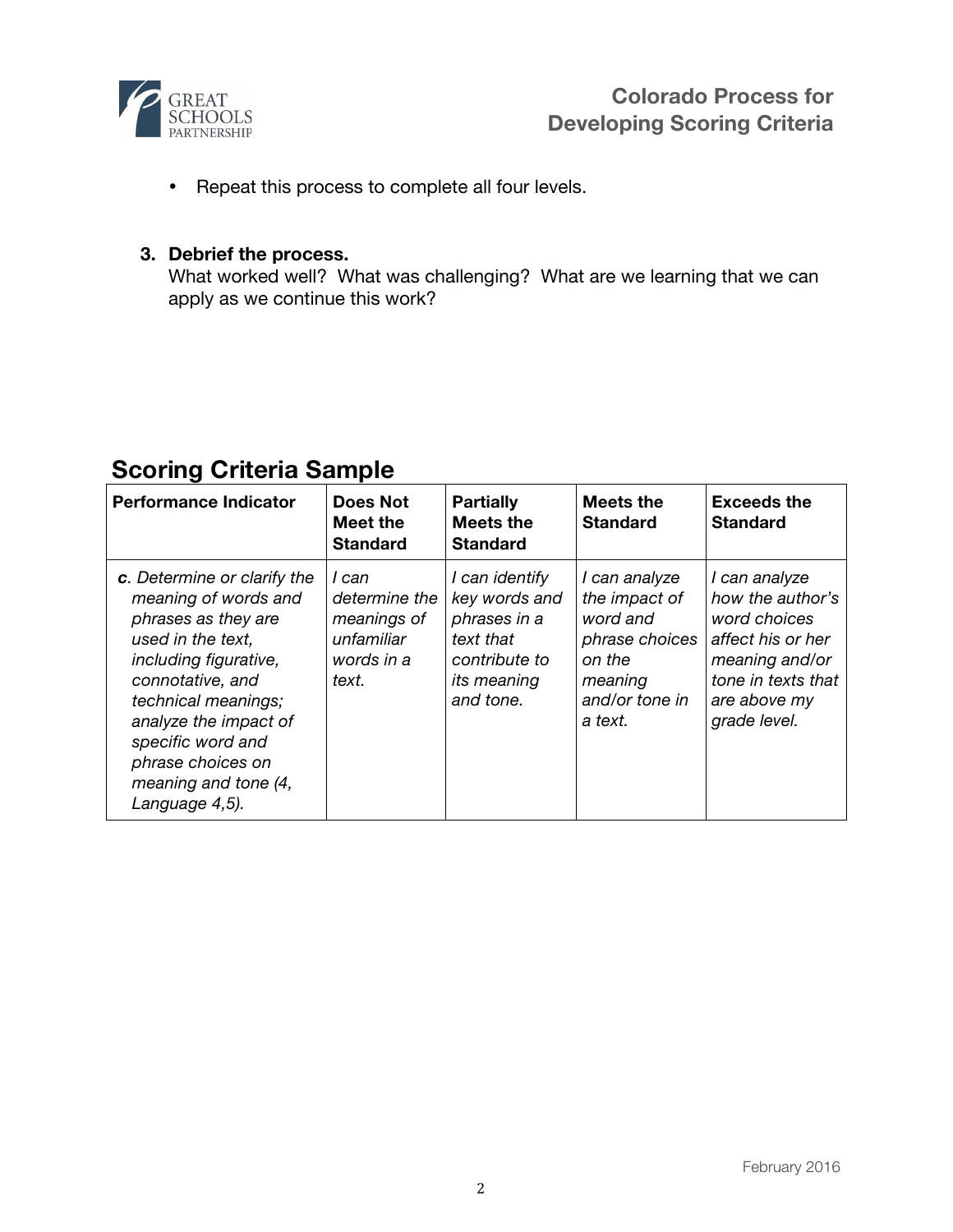

## **Colorado Process for Developing Scoring Criteria**

**Sample Social Studies Standard on Civics and Government**: Apply understanding of the ideals and purposes of founding documents, the principles and structures of the constitutional government in the United States, and the American political system to analyze interrelationships among civics, government and politics in the past and the present, in Colorado, the United States and the world.

#### **8th Grade Sample Performance Indicators:**

- A. Analyze examples of democratic ideals and constitutional principles that include the rule of law, legitimate power, common good, and the rights, duties and responsibilities of citizens.
- B. Explain the concepts of federalism and checks and balances and the role these concepts play in the governments and law making of the United States and Colorado as framed by the United States Constitution, the Colorado Constitution and other primary sources.
- C. Describe the protection of individual and minority rights as described in the United States Constitution and Bill of Rights and analyze examples of the protection of rights in court cases or from current events.
- D. Using examples of historical or current issues, describe the governmental structures and civic responsibilities within diverse cultures, including Colorado Native Americans, various historical and recent immigrant groups in Colorado and the United States, and various cultures in the world.
- E. Compare the structures and processes of the United States government with examples of other forms of government.

| Performance Indicator                | I can | Need to know |
|--------------------------------------|-------|--------------|
| A. Analyze examples of               |       |              |
| democratic ideals and                |       |              |
| constitutional principles that       |       |              |
| include the rule of law,             |       |              |
| legitimate power, common             |       |              |
| good, and the rights, duties         |       |              |
| and responsibilities of<br>citizens. |       |              |
|                                      |       |              |
|                                      |       |              |
|                                      |       |              |
|                                      |       |              |
|                                      |       |              |
|                                      |       |              |
|                                      |       |              |
|                                      |       |              |
|                                      |       |              |
|                                      |       |              |
|                                      |       |              |
|                                      |       |              |
|                                      |       |              |
|                                      |       |              |
|                                      |       |              |
|                                      |       |              |
|                                      |       |              |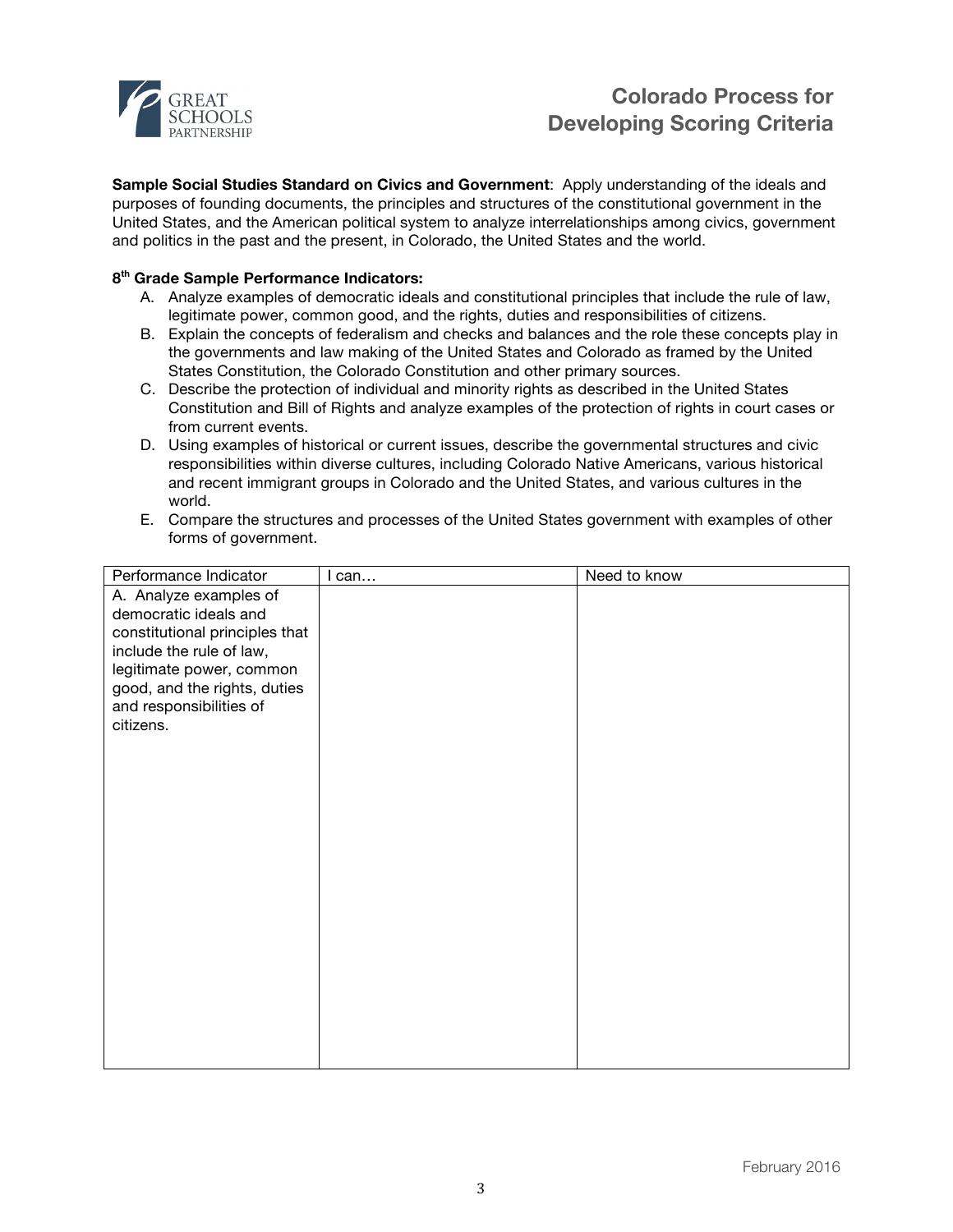

# **Colorado Process for Developing Scoring Criteria**

| Performance Indicator       | I can | Need to know |
|-----------------------------|-------|--------------|
| B. Explain the concepts of  |       |              |
| federalism and checks and   |       |              |
| balances and the role these |       |              |
| concepts play in the        |       |              |
| governments and law         |       |              |
| making of the United States |       |              |
| and Colorado as framed by   |       |              |
| the United States           |       |              |
| Constitution, the Colorado  |       |              |
| Constitution and other      |       |              |
| primary sources.            |       |              |
|                             |       |              |
|                             |       |              |
|                             |       |              |
|                             |       |              |
|                             |       |              |
|                             |       |              |
|                             |       |              |
|                             |       |              |
|                             |       |              |
|                             |       |              |

| Performance Indicator             | can | Need to know |
|-----------------------------------|-----|--------------|
| C. Describe the protection        |     |              |
| of individual and minority        |     |              |
| rights as described in the        |     |              |
| <b>United States Constitution</b> |     |              |
| and Bill of Rights and            |     |              |
| analyze examples of the           |     |              |
| protection of rights in court     |     |              |
| cases or from current             |     |              |
| events.                           |     |              |
|                                   |     |              |
|                                   |     |              |
|                                   |     |              |
|                                   |     |              |
|                                   |     |              |
|                                   |     |              |
|                                   |     |              |
|                                   |     |              |
|                                   |     |              |
|                                   |     |              |
|                                   |     |              |